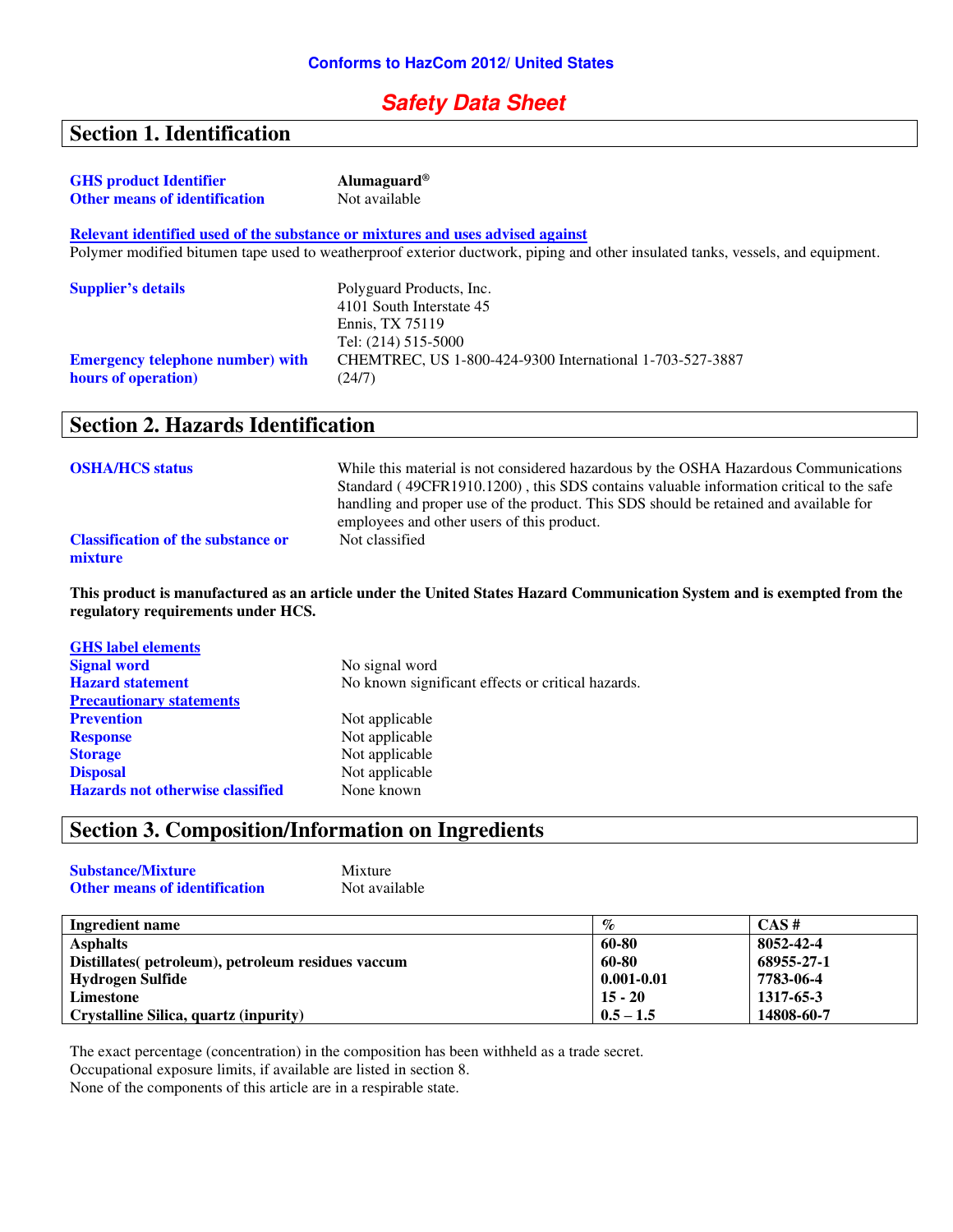## **Section 4. First Aid Measures**

| <b>Description of necessary first aid</b>          |                                                                                                                                                                                        |
|----------------------------------------------------|----------------------------------------------------------------------------------------------------------------------------------------------------------------------------------------|
| measures.                                          |                                                                                                                                                                                        |
| <b>Eye contact</b>                                 | Immediately flush eyes with plenty of water, occasionally lifting the upper and lower<br>eyelids. Check for and remove any contact lenses. Get medical attention if symptoms<br>occur. |
| <b>Inhalation</b>                                  | Because of the nature of this product, inhalation is not a route of exposure.                                                                                                          |
| <b>Skin contact</b>                                | Material is in a solid form. If skin contact, wash area with soap and water. Get medical<br>attention if skin irritation occurs.                                                       |
| <b>Ingestion</b>                                   | Ingestion is not a route of exposure.                                                                                                                                                  |
| Most important symptoms/effects, acute and delayed |                                                                                                                                                                                        |
| <b>Potential acute health effects</b>              |                                                                                                                                                                                        |
| <b>Eye contact</b>                                 | No known significant effects or critical hazards                                                                                                                                       |
| <b>Inhalation</b>                                  | No known significant effects or critical hazards                                                                                                                                       |
| <b>Skin contact</b>                                | No known significant effects or critical hazards                                                                                                                                       |
| <b>Ingestion</b>                                   | No known significant effects or critical hazards                                                                                                                                       |
| <b>Over-exposure signs/symptoms</b>                |                                                                                                                                                                                        |
| <b>Eye contact</b>                                 | No known significant effects or critical hazards                                                                                                                                       |
| <b>Inhalation</b>                                  | No known significant effects or critical hazards                                                                                                                                       |
| <b>Skin contact</b>                                | No known significant effects or critical hazards                                                                                                                                       |
| <b>Ingestion</b>                                   | No known significant effects or critical hazards                                                                                                                                       |
|                                                    | <u>Indication of immediate medical attention and special treatment needed, if necessary.</u>                                                                                           |
| <b>Notes to physician:</b>                         | Treat symptomatically.                                                                                                                                                                 |
| <b>Specific treatments</b>                         | No specific treatment                                                                                                                                                                  |
| <b>Protection of first aiders</b>                  | No action shall be taken involving any personal risk or without suitable training.                                                                                                     |

# **Section 5. Fire-Fighting Measures**

| <b>Extinguishing media</b>                 |                                                                                                |
|--------------------------------------------|------------------------------------------------------------------------------------------------|
| <b>Suitable extinguishing media</b>        | Use an extinguishing agent suitable for the surrounding fire.                                  |
| Unsuitable extinguishing media             | None known                                                                                     |
| <b>Specific hazards arising from the</b>   | No specific fire or explosion hazard.                                                          |
| chemical                                   |                                                                                                |
| <b>Hazardous thermal decomposition</b>     | Decomposition products may include the following materials:                                    |
| <b>products</b>                            | Carbon Dioxide                                                                                 |
|                                            | Carbon Monoxide                                                                                |
|                                            | Sulfur oxides                                                                                  |
|                                            | Low MW hydrocarbons                                                                            |
| <b>Special protective equipment</b>        | Fire-fighters should wear appropriate protective equipment and self-contained breathing        |
|                                            | apparatus (SCBA) with a full-face piece operated in a positive pressure mode.                  |
| <b>Special protective actions for fire</b> | Promptly isolate the scene by removing all persons from the vicinity of the incident is there  |
| <b>fighters</b>                            | is a fire. No action shall be taken involving any personal risks or without suitable training. |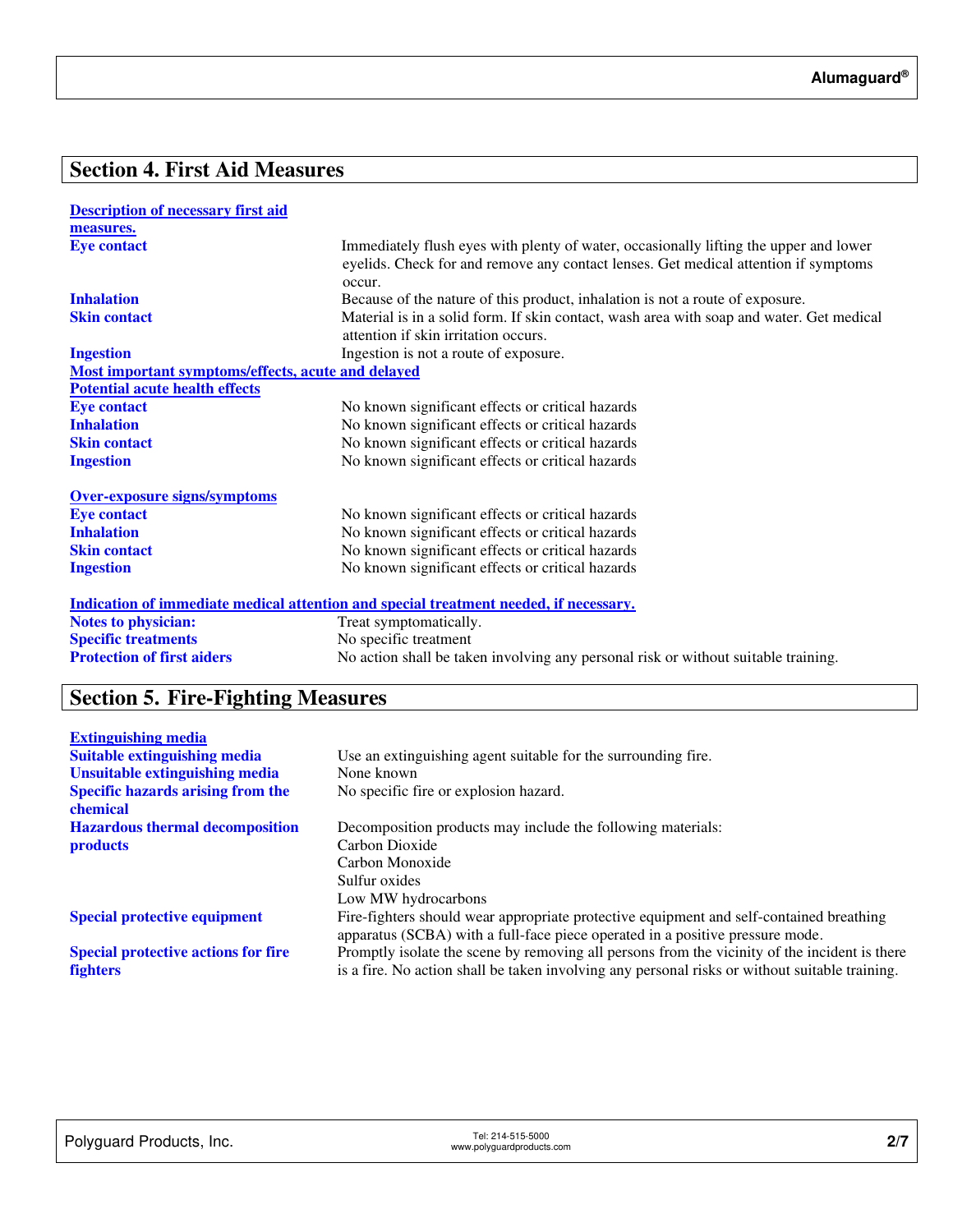## **Section 6. Accidental Release Measures**

#### **Personal precautions, protective equipment and emergency procedures.**

| For non emergency personal      | Put on appropriate personal protective equipment.                                                              |
|---------------------------------|----------------------------------------------------------------------------------------------------------------|
| <b>For emergency responders</b> | If specialized clothing is required to deal with the spillage, take note of any information in                 |
|                                 | Section 8 on suitable and unsuitable materials. See also the information in "For non-<br>emergency personnel." |
| <b>Enviromental precautions</b> | Material will not spill.                                                                                       |
|                                 |                                                                                                                |

# **Methods and materials for containment and cleaning up**<br> **Spill** Due to the physics

Due to the physical state of this material, spills are not possible.

### **Section 7. Handling and Storage**

| <b>Precautions for safe handling</b>                                   |                                                                                                                                                                                                                                                         |
|------------------------------------------------------------------------|---------------------------------------------------------------------------------------------------------------------------------------------------------------------------------------------------------------------------------------------------------|
| <b>Protective measures</b>                                             | Put on appropriate personal protective equipment (see Section 8).                                                                                                                                                                                       |
| <b>Advice on general occupational</b><br>hygiene                       | Eating, drinking and smoking should be prohibited in areas where material is handled,<br>stored and processed. Workers should wash hands and face before eating, drinking and<br>smoking. See section 8 for additional information on hygiene measures. |
| <b>Conditions for safe storage, including</b><br>any incompatibilities | Store in accordance with local regulations. Store in original container protected from<br>direct sunlight in a dry cool and well-ventilated area away from incompatible materials<br>(see section 10) and food and drink.                               |

### **Section 8. Exposure Controls/Personal Protection**

#### **Occupational exposure limits**

| Ingredient name                       | <b>Exposure limits</b>                                                                      |
|---------------------------------------|---------------------------------------------------------------------------------------------|
| Asphalt                               | NIOSH REL (United States, 10/2016)                                                          |
|                                       | CEIL: $5 \text{ mg/m}^3$ 15 minutes. Form: fume                                             |
|                                       | <b>ACGIH TLV</b> (United States, 3/2019)                                                    |
|                                       | TWA: $0.5 \text{ mg/m}^3$ , (as benzene soluble aerosol) 8 hours. Form: inhalable fraction. |
| Distillates(petroleum), petroleum     | None                                                                                        |
| residues vaccum                       |                                                                                             |
| Hydrogen Sulfide                      | <b>ACGIH TLV</b> (United States, 3/2018)                                                    |
|                                       | TWA: 1 ppm 8 hours                                                                          |
|                                       | STEL: 5 ppm 15 minutes                                                                      |
|                                       | <b>OSHA PEL Z2</b> ( United States, 2/2013)                                                 |
|                                       | CEIL:20 ppm                                                                                 |
|                                       | AMP: 50 ppm 10 minutes.                                                                     |
|                                       | NIOSH REL (United States, 10/2016)                                                          |
|                                       | CEIL: $15 \text{ mg/m}^3$ 10 minutes.                                                       |
| Limestone                             | NIOSH REL (United States, 10/2016)                                                          |
|                                       | TWA: 10 mg/m <sup>3</sup> (total) TWA 5 mg/m <sup>3</sup> (respirable)                      |
|                                       | <b>OSHA PEL</b> (United States, 2/2013)                                                     |
|                                       | TWA: 15 mg/m <sup>3</sup> (total) TWA 5 mg/m3 (respirable)                                  |
| Crystalline Silica, quartz (inpurity) | NIOSH REL (United States, 10/2016)                                                          |
|                                       | Ca TWA: $0.05 \text{ mg/m}^3$                                                               |
|                                       |                                                                                             |

| Polyguard Products, Inc. | Tel: 214-515-5000<br>www.polyguardproducts.com | 311 |
|--------------------------|------------------------------------------------|-----|
|                          |                                                |     |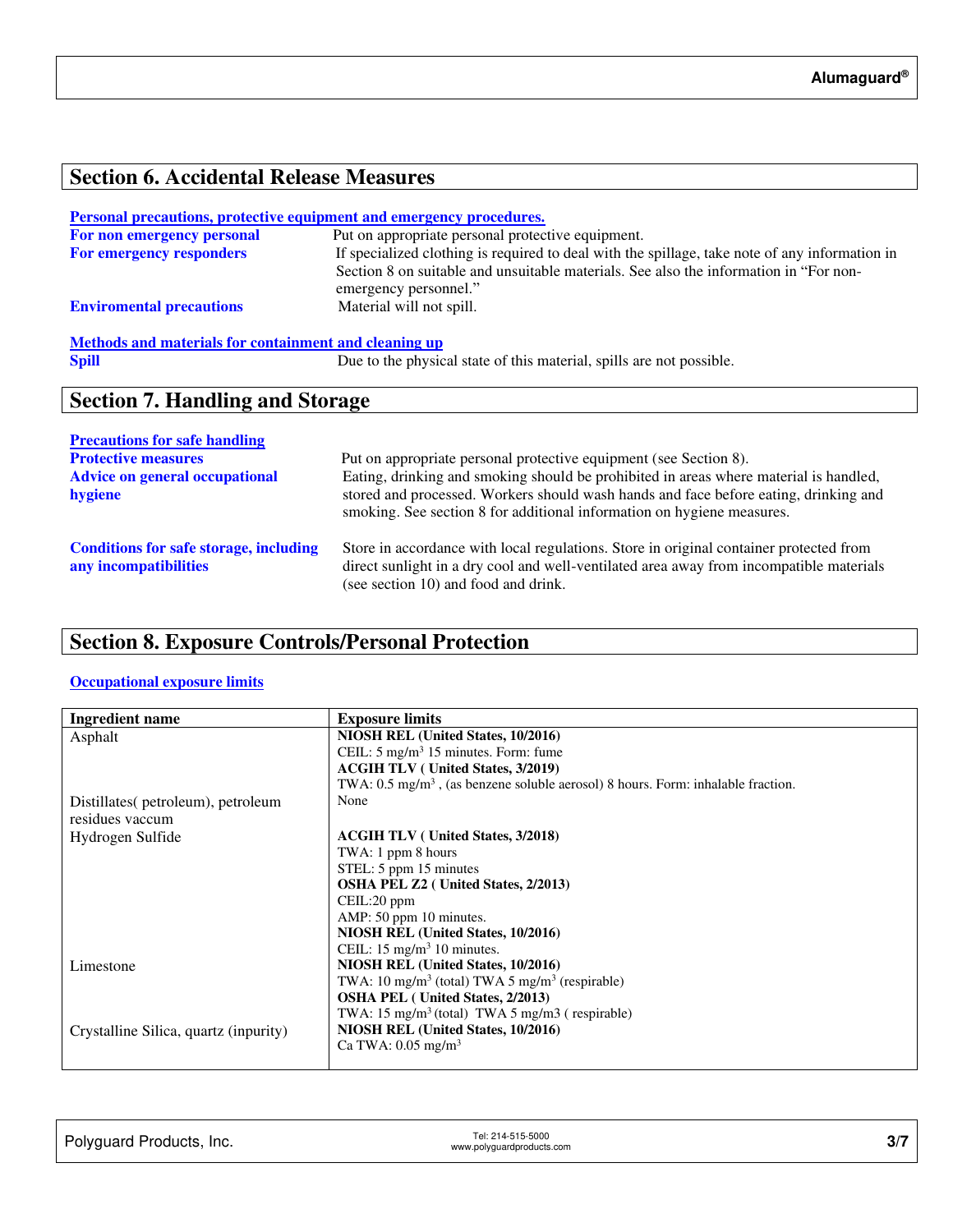# **Section 8. Exposure Controls/Personal Protection**

| <b>Appropriate engineering controls</b> | No special ventilation requirements. Good ventilation should be sufficient to control<br>worker exposure to airborne contaminants.                                                                                                                                             |
|-----------------------------------------|--------------------------------------------------------------------------------------------------------------------------------------------------------------------------------------------------------------------------------------------------------------------------------|
| <b>Environmental exposure controls</b>  | Emissions from ventilation or work process equipment should be checked to ensure they<br>comply with the requirements of environmental protection legislation.                                                                                                                 |
| <b>Hygiene measure</b>                  | Wash hands, forearms and face thoroughly after handling chemical products, before<br>eating, smoking, and using the lavatory and at the end of the working period. Ensure that<br>eyewash stations and safety showers are close to the workstation location.                   |
| <b>Eye/face protection</b>              | Safety eyewear complying with an approved standard should be used when risk<br>assessment indicates this is necessary to avoid exposure to liquid splashes, mists, gases<br>and dusts.                                                                                         |
| <b>Skin Protection</b>                  |                                                                                                                                                                                                                                                                                |
| <b>Hand protection</b>                  | Chemical-resistant, imprevious gloves complying with an approved standard should be<br>worn at all times when handling chemical products if a risk assessment indicates this is<br>necessary.                                                                                  |
| <b>Body protection</b>                  | Personal protective equipment for the body should be selected based on the task being<br>preformed and the risks involved and should be approved by a specialist before handling<br>this product.                                                                              |
| <b>Other skin protection</b>            | Appropriate footwear and any additional skin protection measures should be selected<br>based on the task being preformed and the risks involved and should be approved by a<br>specialist before handling this product.                                                        |
| <b>Respiratory protection</b>           | Based on the hazard and potential for exposure, select a respirator that meets the<br>appropriate standard or certification. Respirators must be used according to a respiratory<br>protection program to ensure proper fitting, training, and other important aspects of use. |

# **Section 9. Physical and Chemical Properties**

| <b>Appearance</b>                              |                    |
|------------------------------------------------|--------------------|
| <b>Physical state</b>                          | Solid              |
| <b>Color</b>                                   | Silver             |
| <b>Odor</b>                                    | Asphaltic(slight)  |
| <b>Odor threshold</b>                          | Not available      |
| pH                                             | Not applicable     |
| <b>Melting point</b>                           | Not available      |
| <b>Boiling point</b>                           | Not applicable     |
| <b>Flash Point</b>                             | Not determined     |
| <b>Evaporation rate:</b>                       | Not applicable     |
| <b>Flammability (solid, gas)</b>               | Not applicable     |
| Lower & upper explosive                        | Not applicable     |
| (flammable) limits                             |                    |
| <b>Vapor density</b>                           | Not applicable     |
| <b>Vapor pressure</b>                          | Not applicable     |
| <b>Relative density</b>                        | 1.09               |
| <b>Solubility</b>                              | Insoluble in water |
| <b>Partition coefficient: n- octanol/water</b> | Not available      |
| <b>Auto-</b> ignition temperature              | Not applicable     |
| <b>Decomposition temperature</b>               | Not applicable     |
| <b>Viscosity</b>                               | Not applicable     |
| <b>VOC</b>                                     | 0 g/l              |
|                                                |                    |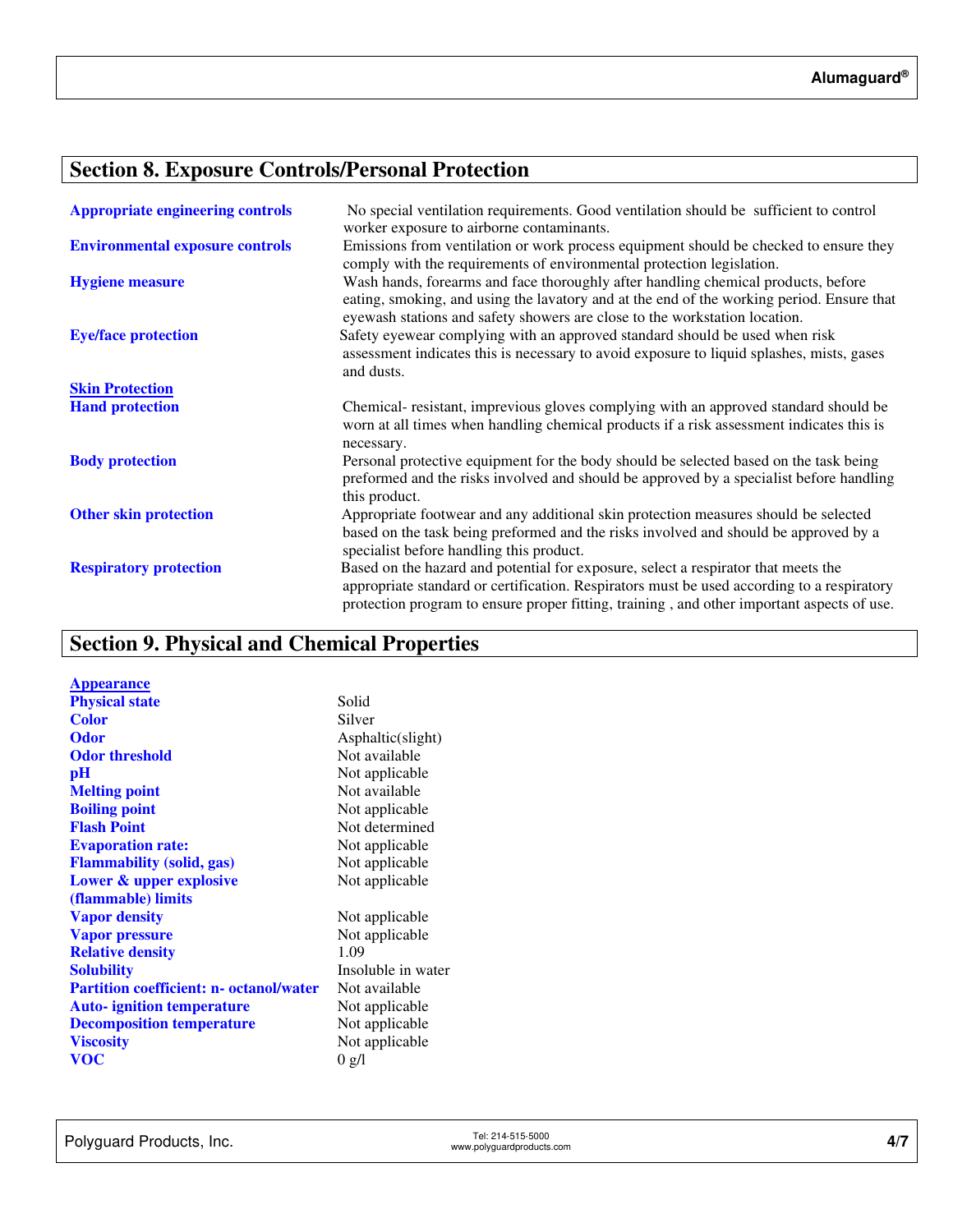### **Section 10. Stability and Reactivity**

| <b>Chemical stability</b>                 |
|-------------------------------------------|
| <b>Possibility of hazardous reactions</b> |

**Conditions to avoid:** No specific data.

**Reactivity No specific test data related to reactivity available for this product or its** ingredients. This product is stable. Under normal conditions of storage and use, hazardous reaction will not occur. **Incompatible materials Reactive or incompatible with the following materials: Oxidizing** materials **Hazardous decomposition products** Under normal conditions of storage and use, hazardous decomposition products should not be produced.

### **Section 11. Toxicological Information**

#### **Information on toxicological effects Acute toxicity**

| <b>Product/ingredient name</b> | <b>Result</b>         | <b>Species</b>   | <b>Dose</b>                       | <b>Exposure</b> |
|--------------------------------|-----------------------|------------------|-----------------------------------|-----------------|
| Asphalt                        | LD50 Oral             | Rat              | $>5000$ mg/kg                     |                 |
| Hydrogen Sulfide               | LC50 Inhalation Gas   | Rat              | 444 ppm                           | 4 hours         |
|                                | LC50 Inhalation Vapor | Rat              | $700 \text{ mg/m}^3$              | 4 hours         |
| Limestone                      | LD50 Oral             | Rat              | $6450$ mg/kg                      |                 |
| Crystalline Silica, quartz     | LD50 Oral             | <b>Rat Mouse</b> | $500 \frac{\text{mg}}{\text{kg}}$ | -               |
| (inpurity)                     |                       |                  |                                   |                 |

**Carcinogenicity Classification** 

**Irritation/Corrosion**<br> **IFREP Sensitization**<br> **IFREP Sensitization**<br> **IFREP SENSITY SENSITY SENSITY SENSITY SENSITY SENSITY SENSITY SENSITY SENSITY** SENSITY SENSITY SENSITY SENSITY SENSITY SENSITY SENSITY SENSITY SENSITY **Sensitization**<br> **Nutagenicity**<br> **There is no data available**<br> **There is no data available** There is no data available

| <b>Product/ingredient name</b>                           | OSHA | ARC | $\blacksquare$ |
|----------------------------------------------------------|------|-----|----------------|
| Asphalt                                                  |      | 2B  |                |
| $\sim$<br>11.<br>rvstalline Silica.<br>quartz (inpurity) |      |     |                |

| <b>Reproductive toxicity</b>                                                 | There is no data available                                   |
|------------------------------------------------------------------------------|--------------------------------------------------------------|
| <b>Teratogenicity</b>                                                        | There is no data available                                   |
| <b>Specific target organ toxicity (single exposure)</b>                      | There is no data available                                   |
| <b>Specific target organ toxicity (repeated exposure)</b>                    | There is no data available                                   |
| <b>Aspiration hazard</b>                                                     | There is no data available                                   |
| <b>Information on the likely routes of exposure</b>                          | Routes of entry anticipated: dermal contact                  |
|                                                                              | Routes of entry not anticipated: Oral, inhalation, ingestion |
| <b>Potential acute health effects</b>                                        |                                                              |
| <b>Eye contact</b>                                                           | No known significant effects or critical hazards             |
| <b>Inhalation</b>                                                            | No known significant effects or critical hazards             |
| <b>Skin contact</b>                                                          | No known significant effects or critical hazards             |
| <b>Ingestion</b>                                                             | No known significant effects or critical hazards             |
| Symptoms related to the physical, chemical and toxicological characteristics |                                                              |
| <b>Eye contact</b>                                                           | No known significant effects or critical hazards             |
| <b>Inhalation</b>                                                            | No known significant effects or critical hazards             |
| <b>Skin contact</b>                                                          | No known significant effects or critical hazards             |
| <b>Ingestion</b>                                                             | No known significant effects or critical hazards             |

Polyguard Products, Inc. Tel: 214-515-5000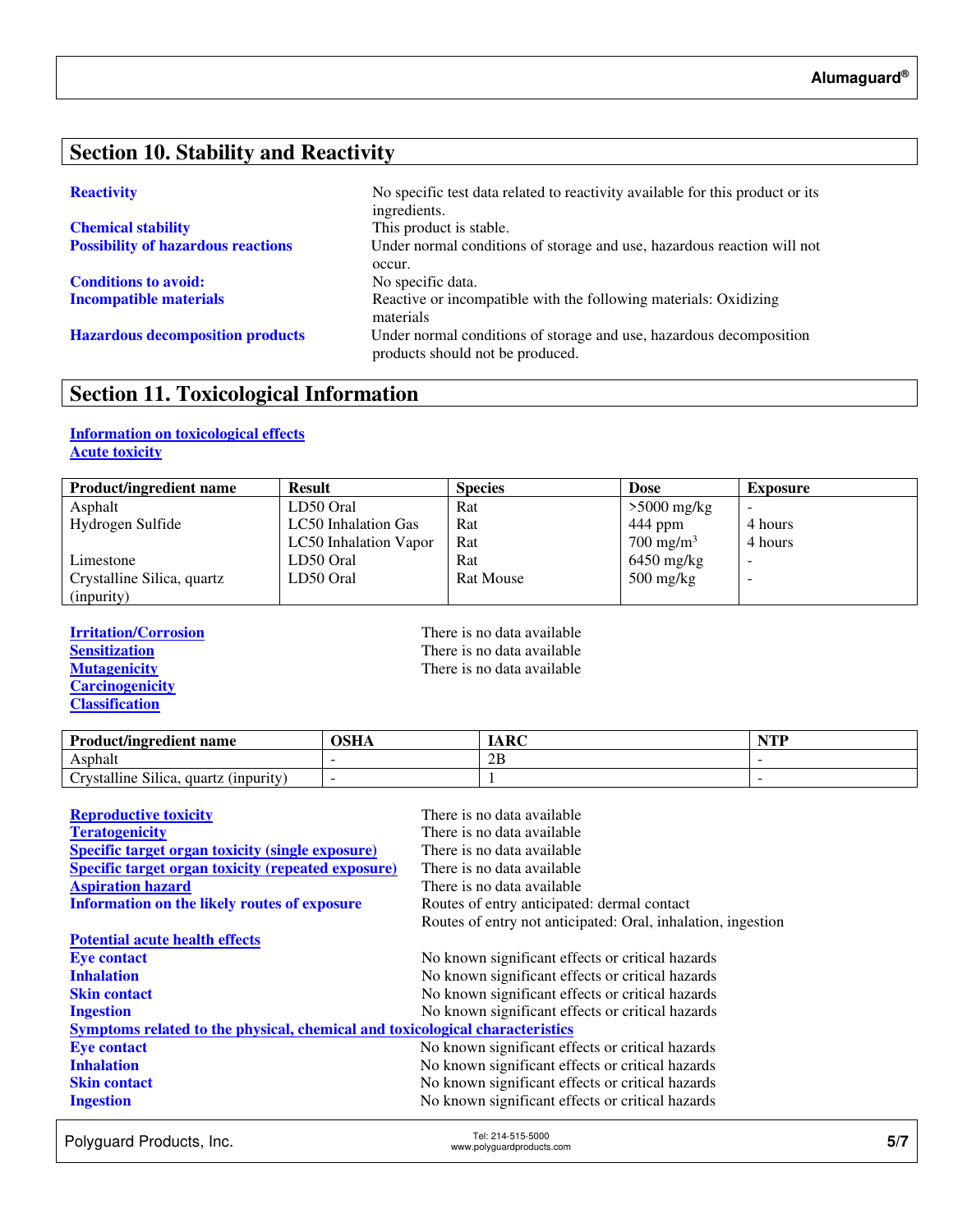### **Section 11. Toxicological Information**

|                                         | Delayed and immediate effects and chronic effects from short- and long-term exposure |
|-----------------------------------------|--------------------------------------------------------------------------------------|
| <b>Short term exposure</b>              |                                                                                      |
| <b>Potential immediate effects</b>      | No known significant effects or critical hazards                                     |
| <b>Potential delayed effects</b>        | No known significant effects or critical hazards                                     |
| Long term exposure                      |                                                                                      |
| <b>Potential immediate effects</b>      | No known significant effects or critical hazards                                     |
| <b>Potential delayed effects</b>        | No known significant effects or critical hazards                                     |
| <b>Potential chronic health effects</b> |                                                                                      |
| <b>General</b>                          | No known significant effects or critical hazards                                     |
| <b>Carcinogenicity</b>                  | No known significant effects or critical hazards                                     |
| <b>Mutagenicity</b>                     | No known significant effects or critical hazards                                     |
| <b>Teratogenicity</b>                   | No known significant effects or critical hazards                                     |
| <b>Developmental effects</b>            | No known significant effects or critical hazards                                     |
| <b>Fertility effects</b>                | No known significant effects or critical hazards                                     |
| <b>Numerical measures of toxicity</b>   |                                                                                      |
| <b>Acute toxicity estimates</b>         | There is no data available                                                           |

### **Section 12. Ecological Information**

#### **Toxicity**

| <b>Product/ingredient name</b> | <b>Result</b>                         | <b>Species</b>                      | Exposure |
|--------------------------------|---------------------------------------|-------------------------------------|----------|
| Hydrogen Sulfide               | Acute $EC50$ 62 $\mu$ g/L Fresh water | Crustaceans-Gammarus pseudolimnaeus | 2 days   |
|                                | Acute LC50 2 μg/L Fresh water         | Fish-Coregonus clupeaformis-Yolk    | 96 hours |
|                                |                                       | Sac fry                             |          |

| <b>Persistence and degradability</b>        | There is no data available  |
|---------------------------------------------|-----------------------------|
| <b>Bioaccumulative potential</b>            | There is no data available  |
| <b>Mobility in soil</b>                     |                             |
| Soil/water partition coefficient $(K_{OC})$ | There is no data available. |
|                                             |                             |

**Other adverse effects** No known significant effects or critical hazards

### **Section 13. Disposal Considerations**

**Disposal methods** The generation of waste should be avoided or minimized wherever possible. Disposal of this product, solutions and any by-products should comply with the requirements of environmental protection and waste disposal legislation and any regional local authority requirements. Empty containers or liners may retain some product residues. This material and its container must be disposed of in a safe way. Dispose of surplus and non-recyclable products via a licensed waste disposal contractor.

### **Section 14. Transportation Information**

**AERG:** Not applicable **Regulatory Information: DOT/TDG/IMDG/IATA** Not regulated

Polyguard Products, Inc. Tel: 214-515-5000

Tel: 214-515-5000<br>www.polyguardproducts.com **6/7**